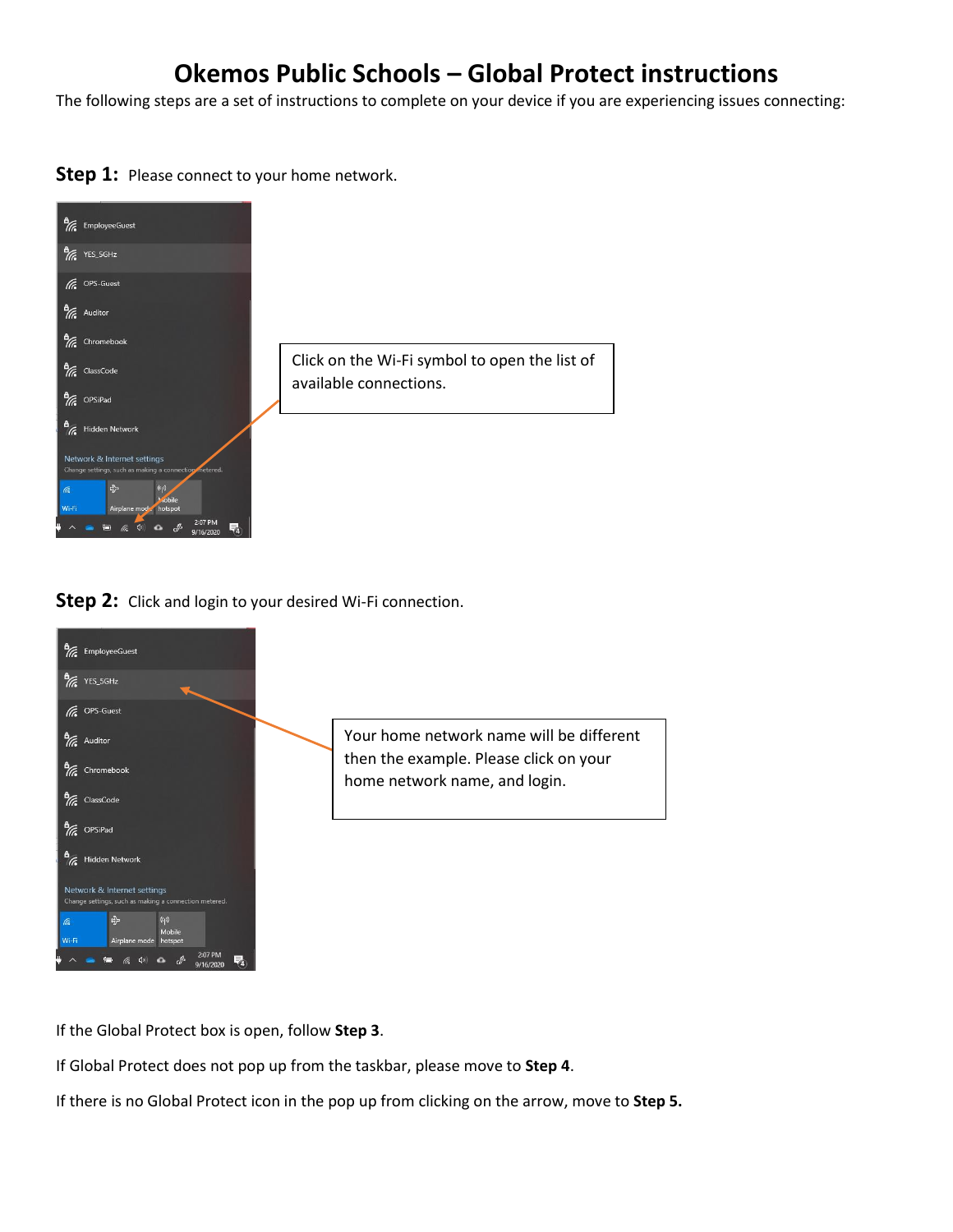## **Okemos Public Schools – Global Protect instructions**

**Step 3:** While you are connected to your home network, and the Global Protect box is open, click "Connect."



Once you are connected, you will see the word "Connect" show up, and the globe will turn blue.

*Now you are connected.* 

**Step 4:** If you do not have a Global Protect box open on your computer, click on the "Up Arrow" in the lower right section of the taskbar and then click the Global Protect Icon. (*grey circle globe*)



Once the Global Protect program opens (See Below), Click "Connect."



Once you are connected, you will see the word "Connect" show up, and the globe will turn blue.

*Now you are connected.*